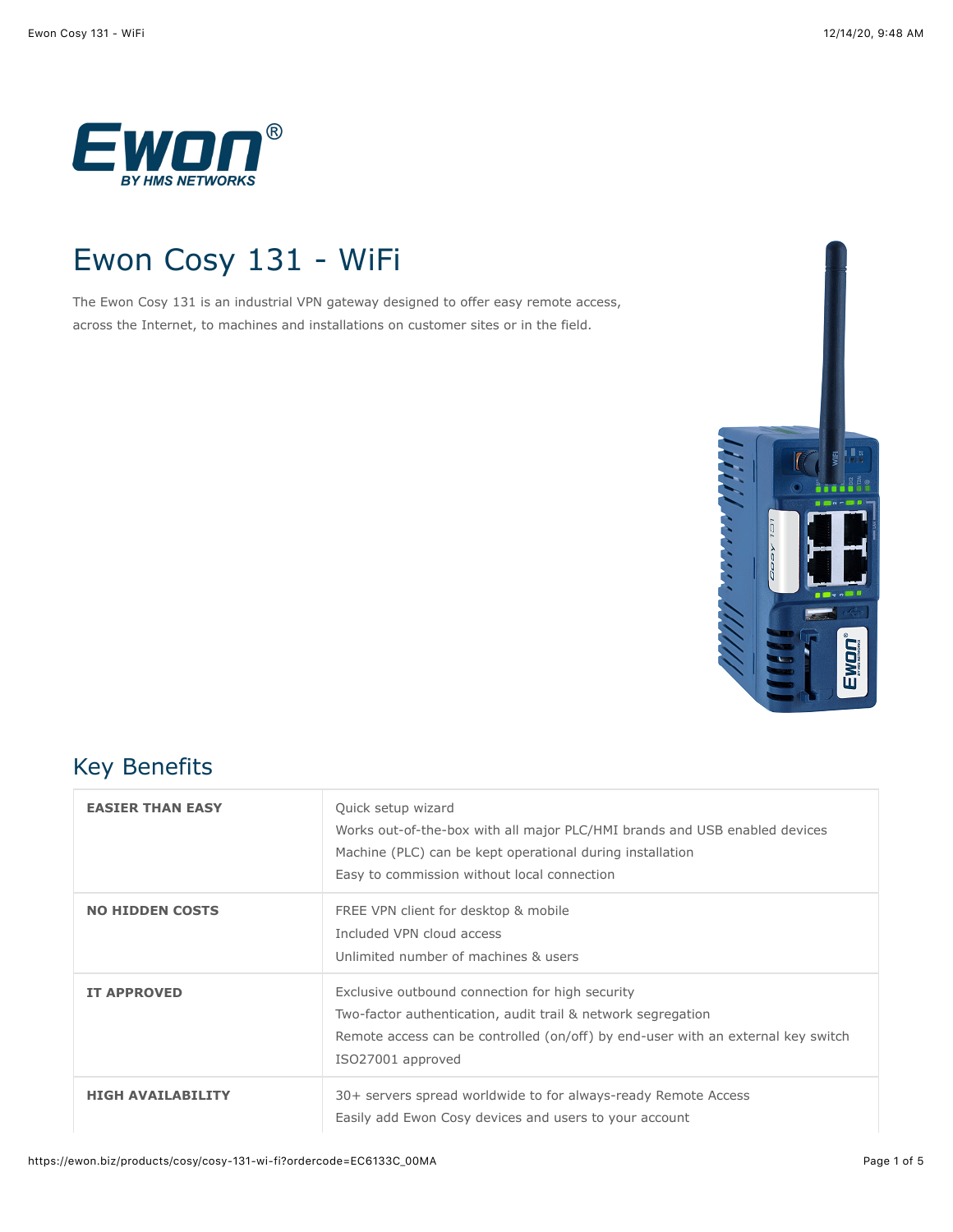| Configurable SMS and Email notification for pro-active maintenance |
|--------------------------------------------------------------------|
| Secondary WAN interface for backup Internet Connectivity           |

## PLC Connectivity

| <b>Rockwell Automation/Allen</b><br><b>Bradley</b> | SLC5/500 Series<br>Micro/Compact/Control Logix Series<br>Micro Series |
|----------------------------------------------------|-----------------------------------------------------------------------|
| <b>Siemens</b>                                     | S5 Series*<br>S7-200/300/400/1200/1500**<br>Logo                      |
| <b>Schneider Electric</b>                          | <b>TSX Series</b><br>M Series (M258, M340,)<br>Twido Series           |
| <b>Mitsubishi</b>                                  | iQ/FX5 Series<br>Q series<br>L Series<br>FX3 series                   |
| <b>VIPA</b>                                        | Speed 7 series                                                        |
| <b>OMRON</b>                                       | C, CJ, CP, CS Series<br>N Series                                      |
| <b>HITACHI</b>                                     | <b>EH Series</b>                                                      |
| <b>Generic Modbus TCP/RTU</b>                      | Any Modbus TCP/RTU Slaves<br>(Beckoff, Crouzet, ABB, Delta,)          |
| <b>Generic OPCUA</b>                               | Any OPCUA Servers<br>(B&R, Beijer, Beckoff,)                          |
| <b>Generic BACNET IP</b>                           | Any BACNET IP Servers                                                 |
| <b>Generic SNMP</b>                                | Any SNMP v1 servers                                                   |

\* polling only, no remote access

\*\* remote access to safety PLC devices (-F series) is not supported

## Technical Specifications

| <b>WAN Connectivity</b> | Ethernet or WiFi 802.11 b/g/n. |
|-------------------------|--------------------------------|
| <b>Frequencies</b>      | Channels: 1 to 11(inclusive).  |
| <b>Security</b>         | WPA2, WPA and WEP.             |
|                         |                                |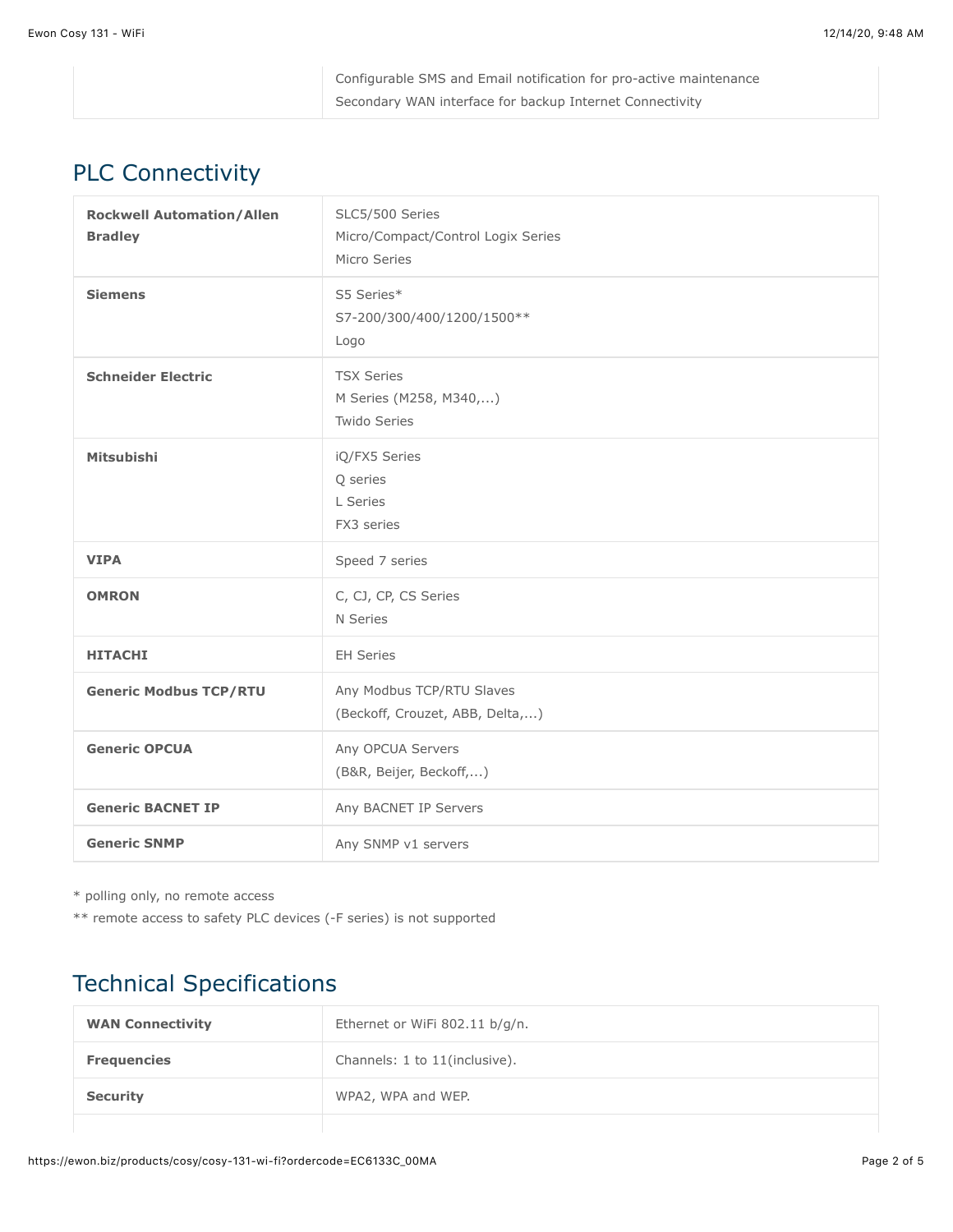| <b>Antenna Connector</b>          | RP-SMA female connector.                                                                                                                                                                                                                                                                                                                                                                        |
|-----------------------------------|-------------------------------------------------------------------------------------------------------------------------------------------------------------------------------------------------------------------------------------------------------------------------------------------------------------------------------------------------------------------------------------------------|
| Antenna                           | Included in the delivery; frequency: 2.4GHz; impedance: 50 Ohms; gain: 2.0dBi.                                                                                                                                                                                                                                                                                                                  |
| <b>WAN Ethernet</b>               | Up to 3 ports, 10/100 Mb Ethernet.                                                                                                                                                                                                                                                                                                                                                              |
| <b>LAN Ethernet</b>               | Up to 4 ports, 10/100 Mb Ethernet.                                                                                                                                                                                                                                                                                                                                                              |
| <b>Field interface</b>            | Up to 10 USB 2.0 connections, female connector 2.0                                                                                                                                                                                                                                                                                                                                              |
| <b>SD Card reader</b>             | YES, for Cosy commissioning (firmware upgrade, backup, Talk2M registration).                                                                                                                                                                                                                                                                                                                    |
| Router                            | IP filtering, IP forwarding, NAT, Port forwarding, Proxy, Routing table, DHCP<br>client/server.                                                                                                                                                                                                                                                                                                 |
| <b>Internet</b>                   | Outbound connection for Talk2M using HTTPS (port 443 or UDP 1194).                                                                                                                                                                                                                                                                                                                              |
| <b>VPN Tunneling</b>              | OpenVPN either in SSL UDP or HTTPS.                                                                                                                                                                                                                                                                                                                                                             |
| Talk2M                            | Talk2M Free+ or TalK2M Pro, natively supported.                                                                                                                                                                                                                                                                                                                                                 |
| <b>VPN Security</b>               | Communications between the remote user and the Ewon are fully encrypted using<br>the SSL/TLS protocol, thereby ensuring data authenticity, integrity & confidentiality.<br>All users and Ewon units are authenticated using x509 SSL certificates and end-to-<br>end traffic is encrypted using strong symmetric & asymmetric algorithms that are<br>part of the SSL/TLS protocol cipher suite. |
| Synchronization                   | Embedded real-time clock, manual setup via http or automatic via NTP.                                                                                                                                                                                                                                                                                                                           |
| <b>File Management</b>            | FTP server for configuration, firmware update.                                                                                                                                                                                                                                                                                                                                                  |
| <b>Web-based configuration</b>    | Embedded web interface with setup wizards for configuration and maintenance (no<br>additional software needed). Basic authentication (login/password) and session<br>control for security.                                                                                                                                                                                                      |
| <b>Mechanicals</b>                | Dimensions: 108,80 x 99 x 43,60 mm (H x D x W).<br>DIN rail or wall screw fixing system.                                                                                                                                                                                                                                                                                                        |
| Weight                            | 214 gr.                                                                                                                                                                                                                                                                                                                                                                                         |
| Power supply                      | 12-24 VDC +/-20%, LPS.                                                                                                                                                                                                                                                                                                                                                                          |
| <b>Extended Temperature Range</b> | Operating: -25 $\degree$ C to +70 $\degree$ C, 10 to 95% relative humidity (non-condensing).<br>Storage: -40°C to +70°C, 10 to 95% relative humidity (non-condensing).                                                                                                                                                                                                                          |
| <b>Hardware</b>                   | 1xDO: open drain ( MOSFET) 200mA; isolation 1.5kV,<br>2xDI: 0 to 24VDC; 1.5 kV isolation.                                                                                                                                                                                                                                                                                                       |
| <b>Making</b>                     | CE, cULus listed, FCC.                                                                                                                                                                                                                                                                                                                                                                          |

## **Certifications**

**Type tests** Type **Temperature** - Operating & Storage tested according to: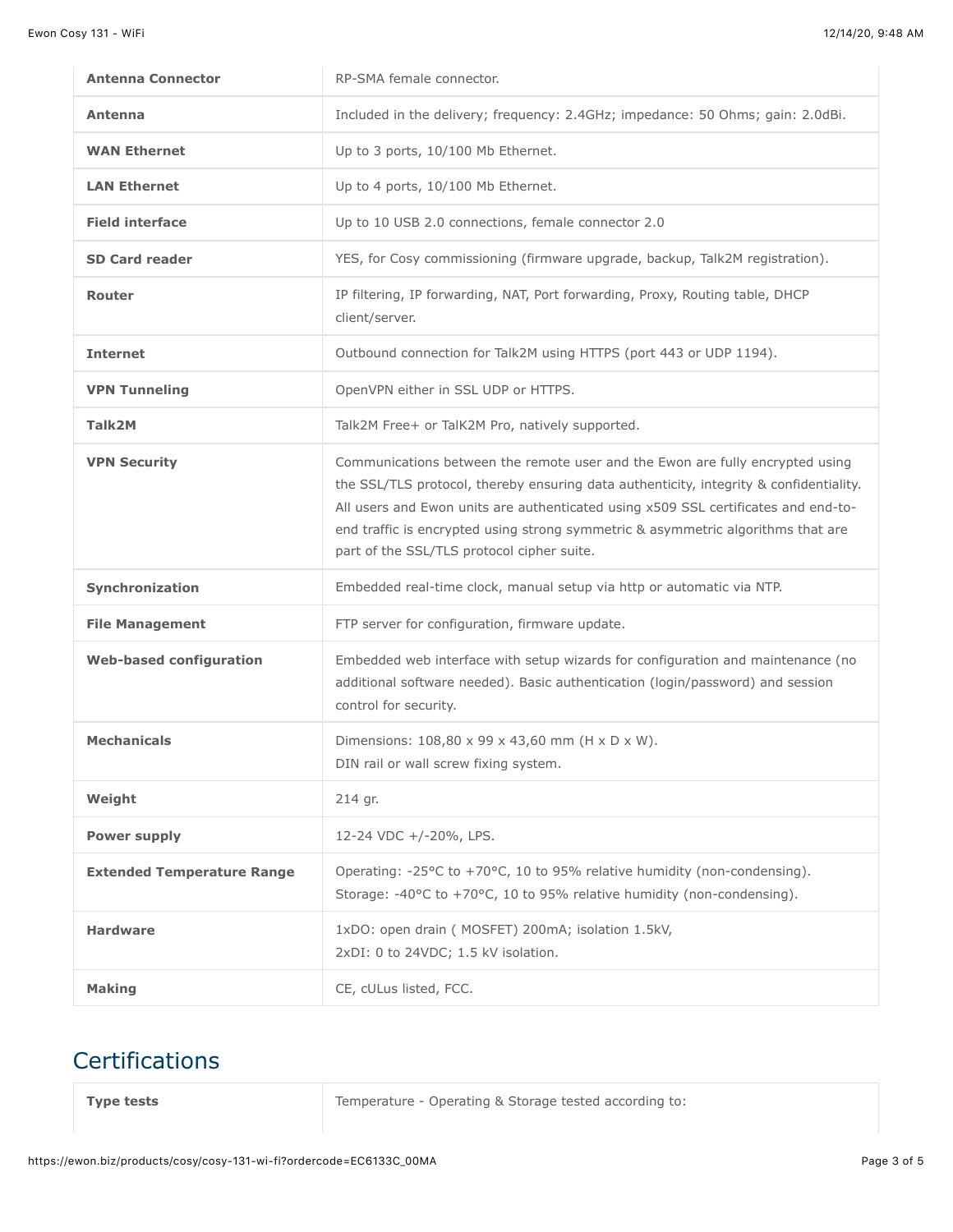|               | IEC 60068-2-1 Cold test                                  |
|---------------|----------------------------------------------------------|
|               | IEC 60068-2-2 Dry heat test                              |
|               | IEC 60068-2-14 Change of temperature                     |
|               | IEC 60068-2-30 Cyclic damp heat test                     |
|               | Vibration & shocks tested according to:                  |
|               | IEC 60068-2-27 Bumps                                     |
|               | IEC 60068-2-64 Vibration (broad-band random)             |
|               | IEC 60068-2-6 Vibration (sinusoidal)                     |
| <b>CE</b>     | Compliant with:                                          |
|               | EMC directive 2014/30/EU                                 |
|               | RE directive 2014/53/EU                                  |
|               | 2011/65/EU ROHS2 directive with amendment 2015/863       |
|               | REACH regulation                                         |
|               | According to standards:                                  |
|               | EMC: ITE; emission Class A                               |
|               | EN55032; EN55024                                         |
|               | EN301489-1; EN301489-17; EN301489-24; EN301489-52        |
|               | Spectrum:                                                |
|               | EN301511; EN301908-1 & -2 & -13                          |
|               | EN300328                                                 |
|               | Health:                                                  |
|               | EN62311                                                  |
|               | Safety:                                                  |
|               | EN60950-1, EN62368-1                                     |
| FCC/IC        | This product complies with the Part 15 of the FCC rules. |
| <b>Japan</b>  | This device complies with Japanese regulations.          |
| <b>Safety</b> | Conform to:                                              |
|               | EN/IEC60950-1:2006+A11:2009+A1:2010+A12:2011+A2:2013;    |
|               | UL60950-1;                                               |
|               | CSA-C22.2 nº 60950-1-07                                  |
|               | CB Certificate nº DK-42240-A1-UL,                        |
|               | EN/IEC 62368-1: 2014+A11: 2017                           |
|               | UL 62368-1 Second Edition,                               |
|               |                                                          |
|               | CAN/CSA C22.2 No. 62368-1-14 Second Edition              |
|               | CB Certificate nºDK-72992-A1-UL                          |

#### Ordering Information

#### **ORDER CODE: EC6133C\_00MA**

#### **WARRANTY:** 3 years

For purchasing instructions and terms and conditions, see:  $\rightarrow$  [How to buy](https://www.ewon.biz/contact/how-to-buy) Do you want the advice of our experts?  $\rightarrow$  [Contact Us](https://www.ewon.biz/contact)